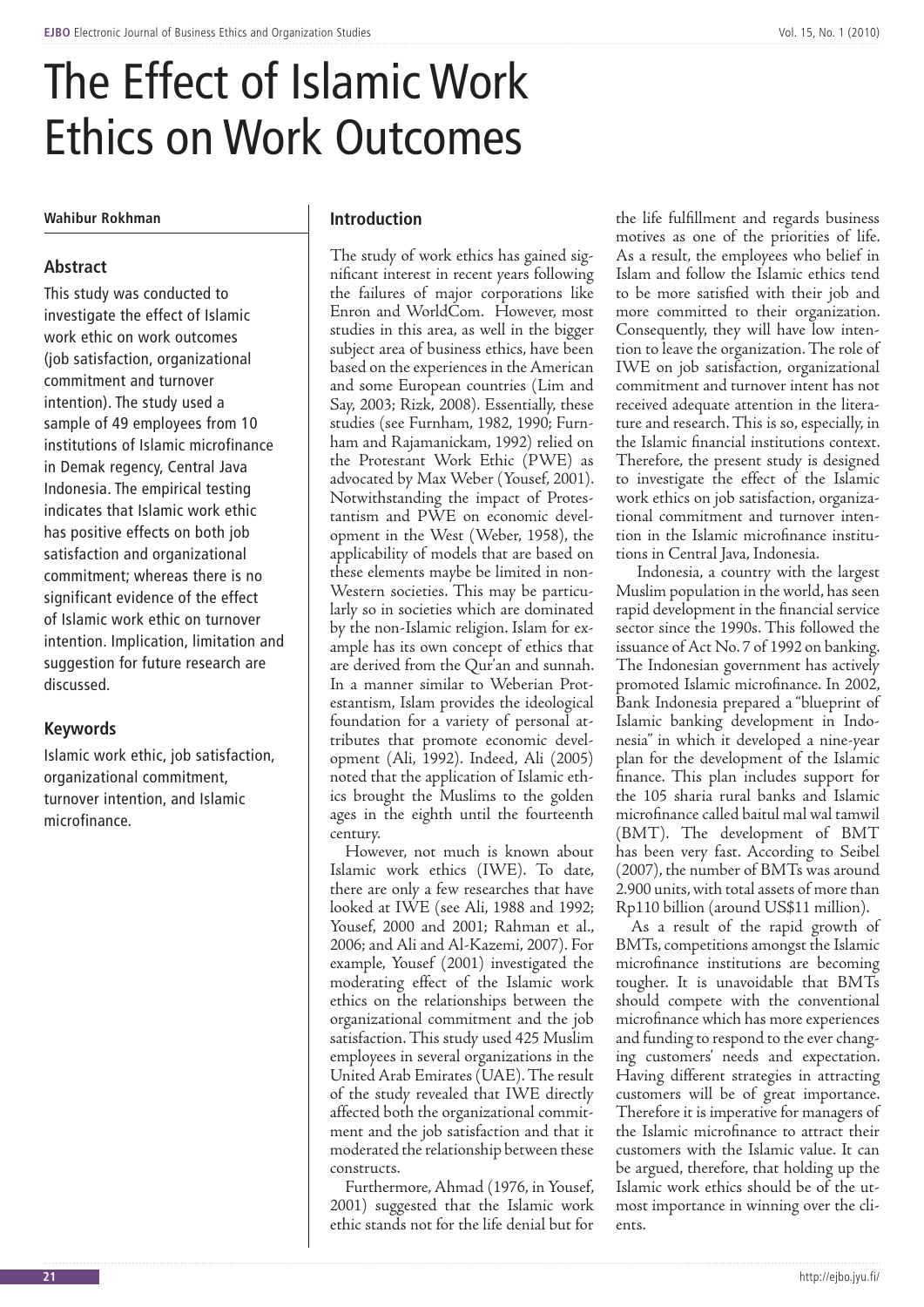#### **Islamic Work Ethics**

IWE may be defined as the set of moral principles that distinguish what is right from what is wrong (Beekun, 1997) in the Islamic context. According to Rizk (2008), IWE is an orientation towards work and approaches work as a virtue in human's lives. IWE is originally based on the Qur'an, the teachings of the Prophet who denoted that hard work caused sins to be absolved and the legacy of the four Caliphs of Islam (Ali, 2005; Rizk, 2008). Critically, these limited studies on IWE indicate that it may share a number of similarities with PWE. For instance, both IWE and PWE place considerable emphasis on hard work, commitment, and dedication to work, work creativity, avoidance of unethical method of wealth accumulation, cooperation and competitiveness at the work place (Yousef, 2001).

Islam clearly counters the Weber's thesis that Muslim societies could not develop their economy. Weber (1982) argued that Islam could not produce values, such as, Protestant ethics "the spirit of capitalism" due to a number of reasons (in Arslan, 2000). Firstly, Sufism is viewed as an otherworldly character because of its avoidance of worldly materialistic affairs. Weber believed that Sufism is a barrier to the development of a capitalistic spirit because it encourages a fatalistic way of life. Secondly, warrior ethic or the spirit of conquest is regarded to be antithesis of the productive capitalist spirit because war is closely related with a destruction and assassination. Thirdly, Weber argued that most of the Islamic empires are despotic; they restricted property rights and capital accumulation. It created laziness amongst the people (Arslan, 2000).

Weber's opinion about the Islamic values in economics is rejected because faith in Islam includes work as an integral component of the human life. Work and faith, according to Abeng (1997), can be regarded as a root to a tree; one is interdependent on the other. Researches conducted by Arslan (2000 and 2001) have provided empirical support to refute Weber's thesis. Arslan (2000) compared the performance of the British and the Turkish managers using PWE. He found that the Turkish managers scored higher points in all characteristics in PWE than the British managers. In his conclusion, Arslan mentioned that the result of his research had some impacts: firstly, Weber's criticism of the Islamic terms in the economic behavior is not valid, especially, in the case of the Turkish manager. Secondly, religious motives had an important impact on business. Lastly, the Turkish Sufi movements had the same role as Calvinism in Northern Europe in the eighteenth century. Also the Islamic ethics and heritage had an important role in the business ethics. Critically, Aslan's findings mirrored the findings of an earlier research by Ali (1988), who found Arab managers to be more productive than the Western managers.

#### **Work Ethics, Job Satisfaction, Organizational Commitment and Turnover intention**

Work ethics are closely related to job satisfaction (Yousef, 2001; Koh and Boo, 2001; Viswesvaran and Deshpande, 1996; Vitell and Davis, 1990). Understanding the relationship between work ethics and job satisfaction is essential in determining methods on intervention and strategies for mitigating factors that reduce satisfaction towards the work conditions (Yousef, 2000). Robbins (2005) described job satisfaction as a collection of feelings that individual holds towards his or her job. This means that an employee who has a high level of job satisfaction will hold positive feeling towards job and vice versa. Typically, job satisfaction is a person's evaluation of the overall quality of his or her present job. The evaluation measures may include either an effective orientation towards one's job or job position or an attitude one holds about the job (Spector, 1997).

Research has also shown that work ethic is also related to organizational commitment (Yousef, 2001; Kidron, 1979; Peterson, 2003). For over a decade, organizational researchers have been studying organizational commitment in its relations to various situational characteristics, attitudes and behaviors of employees. Moreover, according to Allen and Mayer (1990), the organizational commitment is a psychological state that attaches an employee to an organization, thereby reducing the incidence of turnover. Kidron (1979) further observed that work values show higher correlations with moral commitment to the organization than calculative commitment (Elizur and Koslowsky, 2001). Putti, Aryee, and Ling (1989) analyzed the relationship between work values and organizational commitment based on a sample of workers in Singapore. They found that intrinsic work values relate more closely to organizational commitment than extrinsic work values.

On turnover intentions, studies showed the negative relation between work ethic and turnover intention. Sager et al, (1998) suggested that turnover intention is a mental decision intervening between an individual's attitude regarding a job and the stay or leave decision. Turnover intention refers to the three elements in the withdrawal cognition process: i) the thinking of quitting, ii) the intention to search for another job elsewhere and iii) the intention to quit (Miller et al., 1979; Mobley et al., 1979). Lewis (1991) pointed to three factors that influence turnover or intention to turnover: age, amount of experience, and rate of pay. More specifically, Lewis argued that the new young employee would be least attached to a particular employer. The older employee, on the other hand, might be likely to anchor themselves in a certain job. This may be due to the location and given their stronger ties to the community. Turnover rates are highest for employees in their twenties and in their first few years. That

Figure: Research Framework

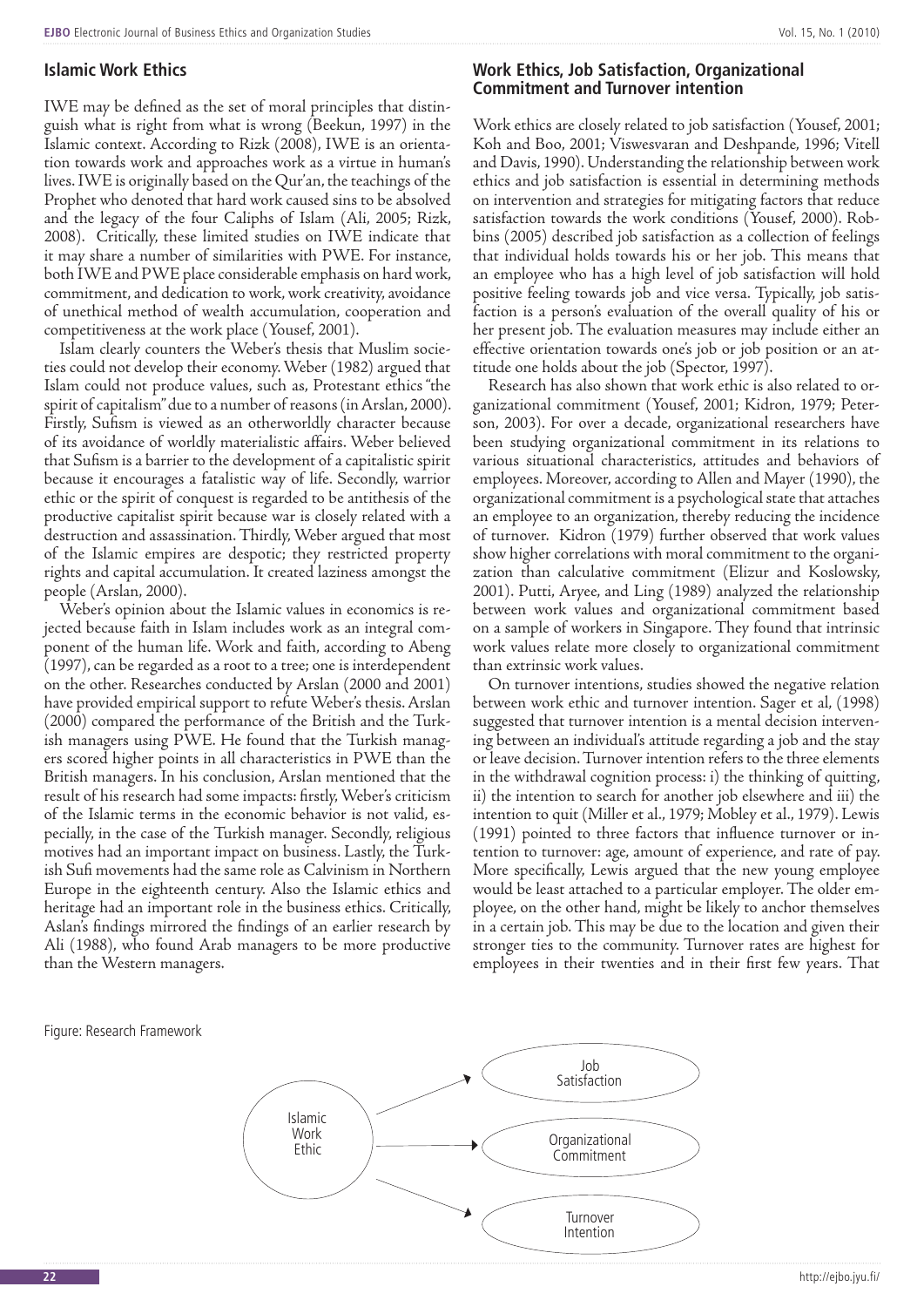is, a growing lack of loyalty has caused higher rates of turnover among employees seeking out new opportunities and larger career part (Abbasi and Hollman, 2000).

The link between work ethics and job satisfaction, organizational commitment and turnover intention can be explained by the organizational justice theory (Koh and Boo, 2004). This theory explained that the justice perception of employees affect their job attitudes and organizational outcome. Employees who perceive their organizations to be ethical are likely to perceive their organization as being fair to them. Thus, in turn, this is likely to enhance employee job satisfaction and organizational commitment, and also decrease turnover intention (Koh and Boo, 2004). Studies showed that ethical conduct in the work influence job satisfaction organizational commitment and reduce turnover intention (Weeks et al, 2004; Schwepker, 2001). Furthermore, Kidron (1979) explores the link between PWE and commitment to organization. The study revealed that work ethic is more related to moral commitment than calculative involvement. Schwepker (2001) found that a positive association between a positive ethical climate and job satisfaction existed inseparably. Likewise, Peterson (2003) found the relationship between ethical pressure and lower organizational commitment and higher intentions to leave the organization.

Based on the above discussion, the following hypotheses are discernable:

H1. IWE is positively related to job satisfaction.

H2. IWE is positively related to organizational commitment.

H3. IWE is negatively related to turnover intention.

#### **Research Method**

#### Sample

The research was conducted on an Islamic microfinance institution in Demak regency in Central Java, Indonesia. 10 organizations were selected for this research. Since most respondents speak only in Bahasa Indonesia, the questioners were translated from English into Indonesian and the translation was checked by a language expert. The study used self-administered questioners as the data collection technique. Of the sixty questioners that were distributed, fifty three were returned (response rate 88 percent), but only forty nine were complete and can be used in further analysis. Table 1 below provides a demographic summary of the respondents in the study.

#### Measurement

IWE was measured using an instrument developed by Ali (1992). This instrument consisted of 17 items (short version). Example for these items include: laziness is a vice, dedication to work is a virtue, and justice and generosity in the work place are a necessary condition for the societal welfare, etc. This short version has been applied in several Muslim countries, such as, Saudi Arabia, UEA, Kuwait, and the result was relatively high. A five-point scale is employed ranging from 1 (strongly disagree) to 5 (strongly agree). The Cronbach's alpha of this scale was 0.85.

Job Satisfaction was measured by the 3 item scale used by Dubinsky and Harley (1986). One characteristic example of job satisfaction scale is "generally speaking, I am satisfied with this job". A five-point scale is employed ranging from 1 (strongly disagree) to 5 (strongly agree). This scale had a coefficient alpha of 0.89.

Organizational Commitment. This commitment was measured with a three-item version of the organizational commitment questioners (OCQ) adapted from Bozeman and Perrewe , (2001). This has been used by Luna-Arocas, and Camp, (2008). A five-point scale is employed ranging from 1 (strongly disagree) to 5 (strongly agree).

Turnover Intention. This variable was measured using the two items adapted from the previous research (Hom and Griffeth, 1991; Luna-Arocas, and Camp, 2008). For example: "I consider taking another job". A five-point scale is employed ranging from

| Characteristics                                                                                   | Frequency                 | Percentage                  |  |
|---------------------------------------------------------------------------------------------------|---------------------------|-----------------------------|--|
| Gender<br>Male<br>Female<br>Total                                                                 | 24<br>25<br>49            | 49<br>51<br>100             |  |
| Education<br>High School<br>College<br>Undergraduate<br>Total                                     | 14<br>18<br>17<br>49      | 29<br>37<br>33<br>100       |  |
| Age<br>25 years or less<br>26-30 years<br>$31 - 35$<br>36-40<br>Total                             | 12<br>20<br>15<br>2<br>49 | 24<br>40<br>30<br>5<br>100  |  |
| Length of Employment<br>$2 - 4$ years<br>$5 - 7$ years<br>$8 - 10$ years<br>$11 - above$<br>Total | 11<br>18<br>5<br>5<br>49  | 22<br>37<br>10<br>10<br>100 |  |

Table 1 Demographic Characteristics of the Sample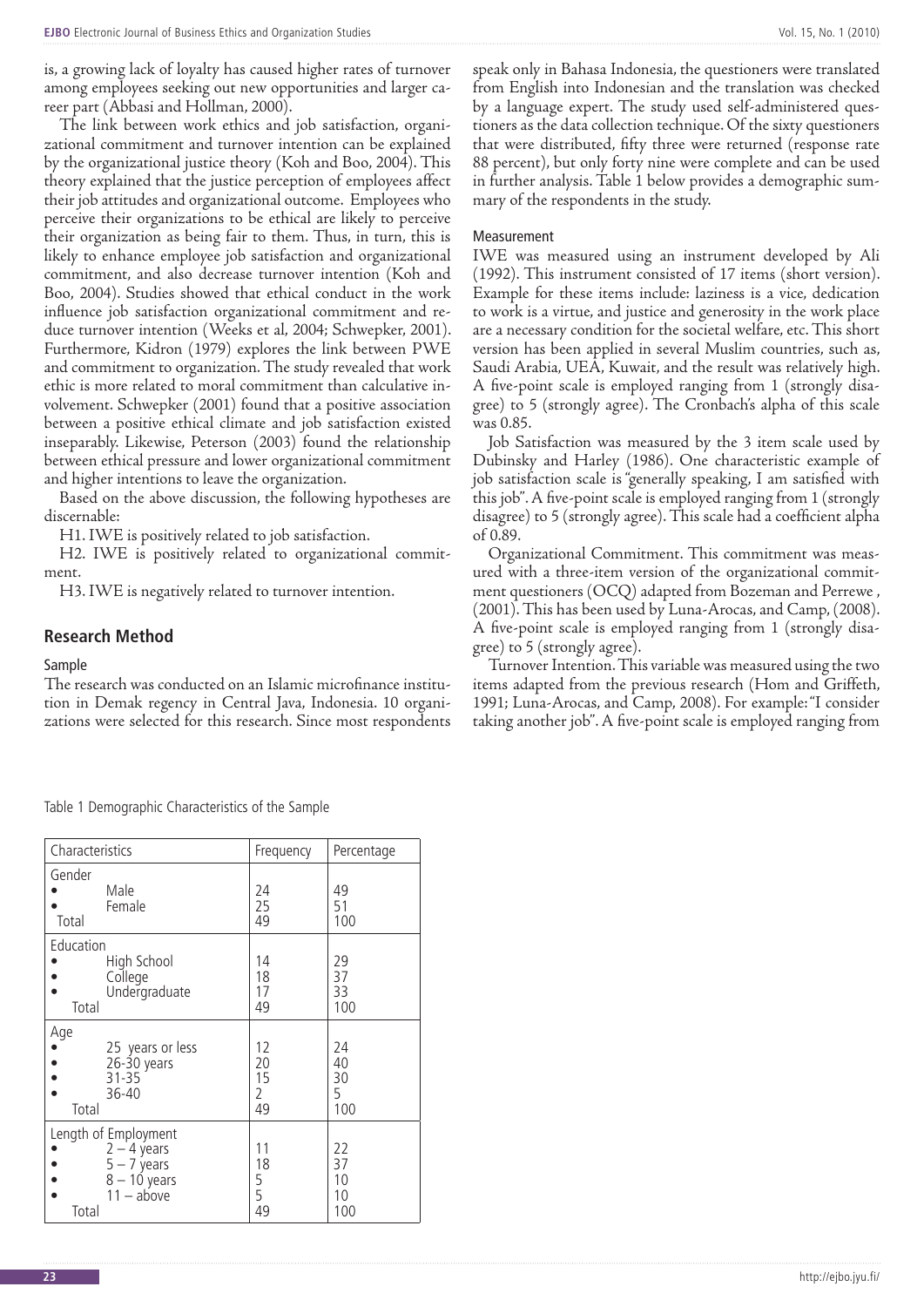1 (strongly disagree) to 5 (strongly agree). For the complete set of items of the scales used in the study see Appendices 1, 2, 3 and 4.

#### Analysis

The data was analyzed using SPSS 15.0 software. The analysis included descriptive statistics, such as, frequencies and percentage to present the main characteristics of the sample. For testing the hypotheses, this research used a simple regression analysis as the main method of analysis. Here, we examined the effect of the Islamic work ethic on job satisfaction, organizational commitment and turnover intention one after another.

#### **Results**

Means, standard deviations, and correlations of the variables are reported in table 2.

Results show that the overall means of the Islamic work ethics are relatively high. This can be interpreted that employees in the institutions under study strongly adhere to IWE. The overall mean of the job satisfaction is above the mid-point. It means that the employees in the investigated organization are not fully satisfied with their job, however, they are more inclined towards being satisfied. Furthermore, the overall mean of organizational commitment is also reasonably high, This indicates that the commitment of the employees in the investigated organization are committed to their organization. However, the overall mean of the turnover intention is relatively low, meaning that the employees in the Islamic microfinance institutions who were investigated had low intention to leave the organization.

In addition, table II also explained that the relationship between IWE and job satisfaction is positively significant ( $r =$ 0.36; p < 0.01) and also significantly related to the organizational commitment ( $r = 0.35$ ;  $p < 0.05$ ). However, it is not significantly correlated to the turnover intentions. Likewise, table II showed that job satisfaction is significantly related to the organizational commitment ( $r = 0.39$ ;  $p < 0.05$ ) but negatively related to turnover intention ( $r = -0.292$ ;  $p < 0.01$ ). Moreover, the relationship between the turnover intention to both the Islamic work ethic and the job satisfaction is not significant.

To test the first hypothesis, the study regressed IWE on job satisfaction. The relationship between IWE and job satisfaction is highly significant, as indicated in the table III  $(R2 = 0.131,$ p< 0.05). The null hypothesis is therefore rejected. IWE scores explained about 13.1% of variance ( $F = 7.069$ ,  $p < 0.05$ ) in job satisfaction. The second hypothesis was also supported, as indicated by  $R2 = 0.119$ ,  $p < 0.05$  (see table III), therefore null hypothesis is rejected. The third hypothesis is not supported; the effect of IWE on turnover intention is not significant. The null hypothesis is therefore accepted.

#### **Discussion**

The result that employees in the organizations investigated scored high on the IWE scale, as indicated by the means, might show that they are highly supportive of the Islamic ethics. That overall mean of job satisfaction is slightly below commitment, implies respondents were not fully satisfied with their current jobs. The high score on the organizational commitment indicates that the employees in the institutions investigated have high commitment to their current organization. In contrast, the overall mean of the turnover intention has a low score (2.04) below the mid point scale, which indicates that the employees have less intention to leave their current organization.

For the first and second hypothesis testing, the results indicate that the relationships between the IWE to both job satisfaction and organizational commitment are positive and significant. These are in line with the prior research (Yousef ,2001; Koh and Boo, 2001; Viswesvaran and Deshpande, 1996; Vitell and Davis, 1990), which demonstrated the positive effect of work ethics on job satisfaction and organizational commitment. The result suggests that those who strongly support IWE would be more satisfied with their job and committed to their organization.

Interestingly, however, the third hypothesis is not supported

| No | Variables                 |        |         | 4       | Means | <b>SD</b> |
|----|---------------------------|--------|---------|---------|-------|-----------|
|    | Islamic Work Ethic (IWE)  | $.36*$ | $.35*$  | .006    | 4.19  | 0.51      |
|    | Job Satisfaction          |        | $.39**$ | .084    | 3.89  | 0.55      |
|    | Organizational Commitment |        |         | $-292*$ | 4.00  | 0.26      |
|    | Turnover Intentions       |        |         |         | 2.04  |           |

Table II Means, standard deviations, correlations of the variables

 $*$ p  $< .01$  $*^{*}$ p < .05

Table III. The result of regression analysis

| Variables                                                                                  | Independent Variable<br>Islamic Work Ethic (IWE) |                         |                         |                        |                               |                         |
|--------------------------------------------------------------------------------------------|--------------------------------------------------|-------------------------|-------------------------|------------------------|-------------------------------|-------------------------|
|                                                                                            |                                                  | Adj $R^2$               | $R^2$ Change            | F change               |                               | Sig                     |
| Dependent Variable<br>Job Satisfaction<br>Organizational Commitment<br>Turnover Intentions | .362<br>.345<br>.006                             | 0.112<br>0.1<br>$-0.21$ | 0.131<br>0.119<br>0.000 | 7.069<br>6.34<br>0.002 | $0.749**$<br>$0.67**$<br>0.17 | 0.011<br>0.015<br>0.967 |

Note:  $* p < 0.01$ ,  $* p < 0.05$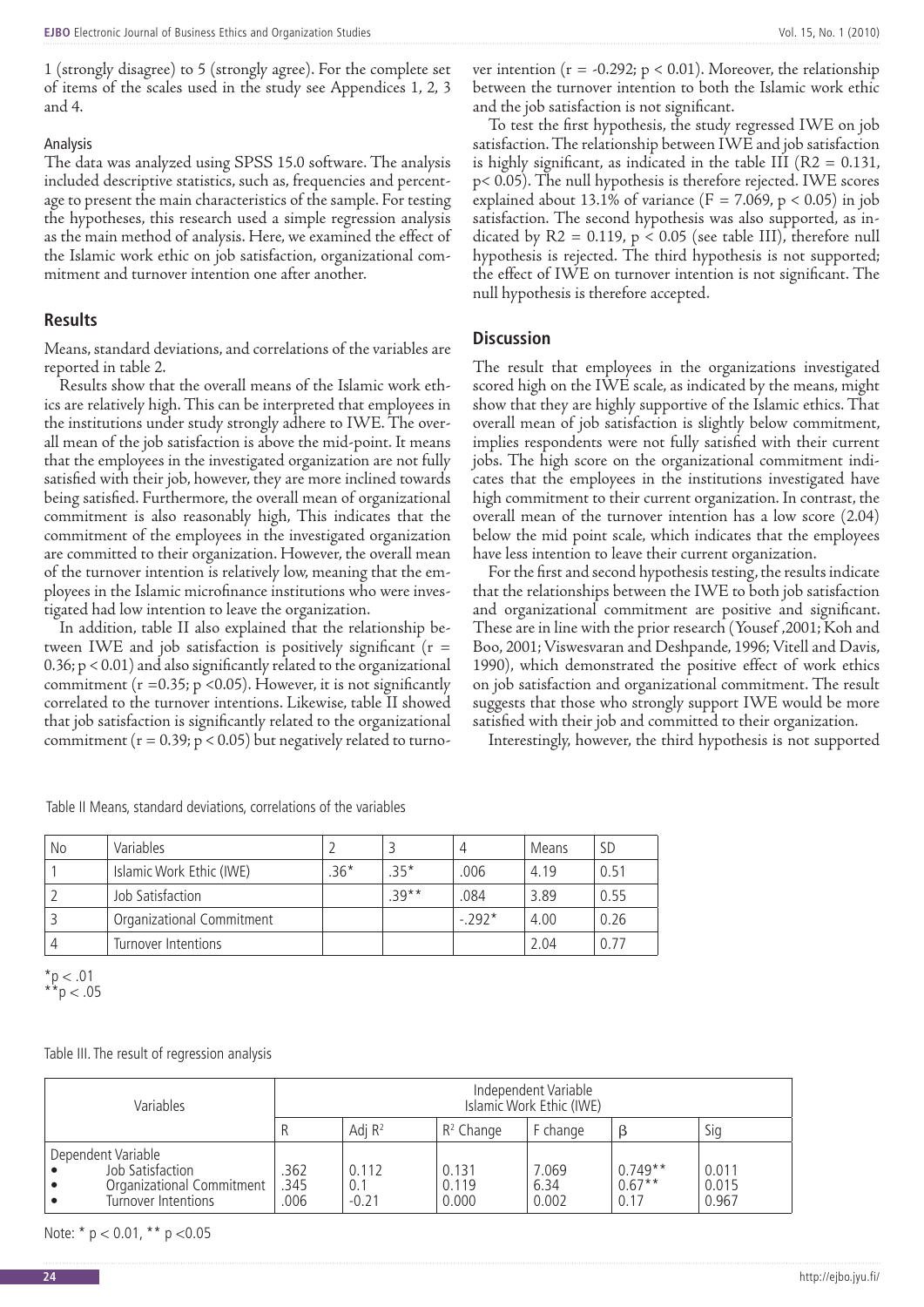as the result indicated that the effect IWE on turnover intention is not significant. This finding was supported by Pettijon, et al (2008) who reached a similar conclusion. These results indicated that IWE has no direct impact on employee turnover intention. However, it may be mediated by job satisfaction or organizational commitment. This confirms the finding in Mulki, Jaramillo, and Locander (2008) that the relationship between ethical climate and turnover intention was fully mediated by the role stress.

## **Conclusion**

This study examines the effect of IWE on job satisfaction, organizational commitment and turnover intention. It is evident that the effect of IWE on job satisfaction and commitment is positive and significant. In contrast, the effect of IWE on turnover intention is not significant.

The finding of this study has some implications. The results present the theoretical and empirical research regarding the effect of the Islamic work ethic, since there have been few researches in this regard. As expected, the study revealed the importance and impact of the Islamic work ethics on the employee's perception on job satisfaction and organizational commitment. Thus, this study provides a basis for further research in the Islamic work ethics area.

For practical implication, it offers some interesting guidelines

for managers in the Islamic microfinance organizations in formulating their human resource policies and strategies. This is more so, as it relates to the importance of developing ethics in the organization. In addition, in order to enhance job satisfaction and organizational commitment, managers need to support the Islamic work ethics in their organizations. Thus, the manager can ensure that every employee should actively participate in the training and educational programs that place more emphasis on the application of the Islamic morality and values in the work place.

Finally, there are some limitations to this study which need to be considered. Firstly, the number of samples and organizations is small and further study should use bigger sample size and involve more institutions in order to get better results. Secondly, the generalization of the findings of the present study might be questionable due to the nature of the sample. Thirdly, the limited number of variables may affect the findings. It is better for the next study, therefore, to include performance, job stress and other work outcomes in relation to the Islamic work ethics to produce more convincing results.

## **Acknowledgements**

I thanks to Dr. Azura Omar and Adewale Abideen, for their assistances on initial drafts of this manuscript.

## **Appendix 1: Islamic Work Ethic Scale**

- 1. Laziness is a vice<br>2. Dedication to we
- 
- 2. Dedication to work is a virtue<br>3. Good work benefits both one's 3. Good work benefits both one's self and others<br>4. Iustice and generosity in the work place are ne
- 4. Justice and generosity in the work place are necessary conditions for society's welfare
- 5. Producing more than enough to meet one's needs contributes to the prosperity of society as a whole<br>6. One should carry work out to the best of one's ability
- 6. One should carry work out to the best of one's ability<br>7. Work is not an end in itself but a means to foster pers
- 7. Work is not an end in itself but a means to foster personal growth and social relations
- Life has no meaning without Work
- 9. More leisure time is good for society
- 10. Human relations should be emphasize and encourage
- 11. Work enables man to control nature
- 12. Creative work is a source of happiness and accomplishment<br>13. Any person who works is more likely to get ahead in life
- 13. Any person who works is more likely to get ahead in life<br>14. Work gives one the chance to be independent
- Work gives one the chance to be independent
- 15. A successful person is the one who meets deadlines at Work
- 16. One should constantly work hard to meet responsibilities
- 17. The value of work is delivered from the accompanying intention rather than its result

## **Appendix 2: Job Satisfaction Scale**

- 1. Generally speaking, I am very satisfied with my job
- 2. I am generally satisfied with the feeling of worthwhile accomplishment I get from doing this job<br>3. I am satisfied with the kind of work I do in this job
- I am satisfied with the kind of work I do in this job

## **Appendix 3: Organizational Commitment Scale**

- 1. I am willing to put in a great deal of effort beyond that normally expected in order to help this organization to be successful
- 2. I talk up this organization to my friends a great organization to work for
- 3. I would accept almost any type of job assignment in order to keep working for this organization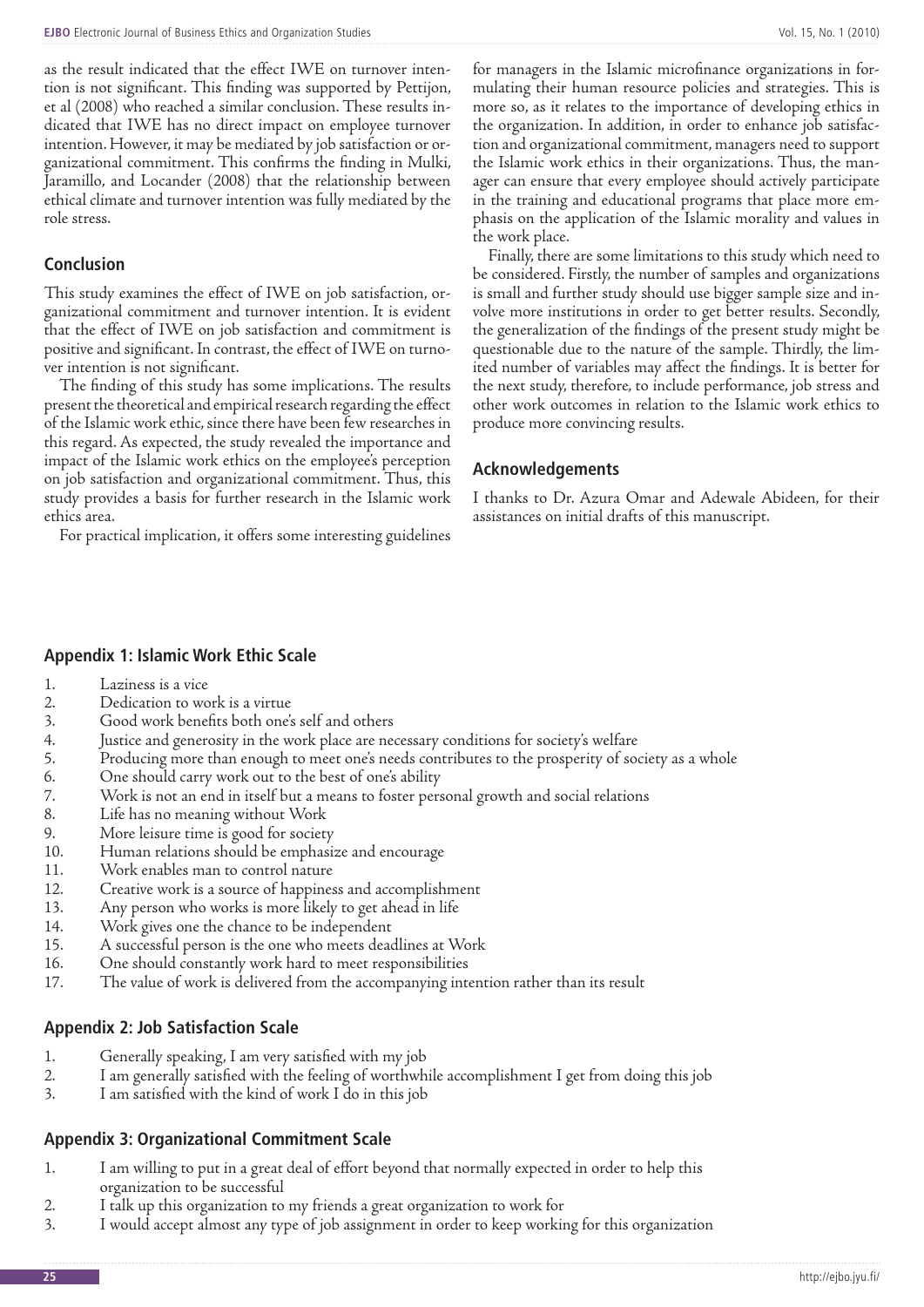## **Appendix 4: Turnover Intention Scale**

- 
- 1. I often think about quitting<br>2. It is very likely that I will act 2. It is very likely that  $\overline{I}$  will actively look for a new job in the next year  $\overline{3}$ .
- I will leave this organization in the next year

## **References**

Abbasi, S.M., and Hollman, K.W. (2000) "Turnover: the real bottom line", Public Personnel Management, Vol. 29, pp.333-42.

- Abeng, T. (1997) "Business ethics in Islamic context: perspectives of a Muslim business leader", Business Ethics Quarterly, Vol. 7 No. 3, pp. 47-54.
- Ali, J.A. and Al-Kazemi, A. (2007) "Managerial problems in Kuwait", The Journal of Management Development, Vol. 21 No. 5, pp. 366- 375.
- Ali, J.A. and Al-Owaihan, A. (2008) "Islamic work ethic: a critical review", Cross Cultural Management an International Journal. Vol. 15 No. 1, pp. 5-19.

Ali, J.A. (1988) "Scaling an Islamic work ethic", Journal of Social Psychology, Vol. 128 No. 5, pp. 575-583.

- Ali, J.A. (1992) "Islamic work ethic in Arabia", Journal of Psychology, Vol. 126 No. 5, pp. 507-517.
- Ali, J.A. (2005). Islamic Perspectives on Management and Organization. Edward Elgar Publishing, UK.
- Allen, N.J., and Meyer, J.P. (1990) "The measurement and the antecedents of affective, continuance and normative commitment to the organization". Journal of Occupational Psychology, Vol. 63, pp. 1-18.

Arslan, M. (2000) "A cross cultural comparison of British and Turkish managers in term of Protestant work ethic characteristics", Business Ethics: A European Review, Vol. 9 No. 1, pp. 13-19.

- Arslan, M. (2001) "The Work ethic values of Protestant British, Catholic Irish and Muslim Turkish Managers", Journal of Business Ethics, Vol. 31, pp. 321-339.
- Beekun, R. (1997). Islamic Business Ethics. IIIT, Herndon, Virginia, U.S.A.
- Bozeman, D.P. and Perrewe, P.L. (2001) "The effects of item content overlap on organizational Commitment Questionnaire and turnover cognitions relationships". Journal of Applied Psychology, Vol. 86 No.1, pp.161-73.

Dubinsky, A.J., and Harley, S.W. (1986) "A path-analytic study of a model of salesperson performance". Journal of the Academy of Marketing Science, Vol. 14, pp. 36–46.

Elizur, D. and Koslowsky, M. (2001). "Values and organizational Commitment", International journal of Manpower, Vol. 22 No. 7, pp. 593-599.

Faridi, F (ed) (1995). Islamic principles of business organization and management. Qazi Publishers and Distributors, New Delhi.

- Furnham, A. (1982) "The Protestant work ethic and attitudes towards unemployment", Journal Occupational Psychology, Vol. 55 No.4, p. 277-285.
- Furnham, A. (1990) The Protestant work ethic: The psychology of work-related beliefs and behaviours. London: Routledge.
- Furnham, A. and Muhuideen, C. (1984) "The Protestant work ethic in Britain and Malaysia", Journal of Social Psychology, Vol. 122, pp. 157-161.

Furham, A. and Rajamanickam, R. (1992). The Protestant work ethic and just world belief in Great Britain and India", International Journal of Psychology, Vol. 27 No. 6, pp. 401-416

Hom, P.W. and Griffeth, R.W. (1991) "Structural equations modeling

test of a turnover theory: cross-sectional and longitudinal analyses". Journal of Applied Psychology, Vol. 76 No. 3, pp.350-66

- Kidron, A. (1978) "Work values and organizational commitment", Academy of management Journal, Vol. 21 No. 2, pp. 239-247.
- Koh, H.C. and Boo, E.H. (2004) "Organizational ethics and employee satisfaction and commitment", Management Decision, Vol. 42 No. 5, pp. 677-693.
- Koh, H.C. and Boo, E.H. (2001) "The link between organizational ethics and Job satisfaction: A study of managers in Singapore", Journal of Business Ethics, Vol. 29, pp. 309-324.

Lim, C. and Lay, C.S. (2003) "Confusiasm and the protestant work ethic". Asia Europe Journal, Vol. 1, pp. 321-322.

Luna-Arocas, R., and Camps, J. (2008) "A model of high performance work practices and turnover intentions", Personnel Review, Vol. 37 No.1, pp.26-46

Mulki, J.P., Jaramillo, J.F., and Locander, W.B. (2008) "Effect of ethical climate on turnover intention: linking attitudinal and stress theory" Journal of Business Ethics, Vol. 78, pp. 559-574.

- Peterson, D.K. (2003) "The relationship between ethical pressure, relativistic moral beliefs and organizational commitment", Journal of Managerial Psychology, Vol. 16 No. 6, pp. 557-572.
- Putti, J.M., Aryee, S. and Ling, T.K. (1989) "Work values and organizational commitment: a study in the Asian context", Human Relations, Vol. 42, pp. 275-288.

Rahman, N.M., Muhamad, N. and Othman, A.S. (2006) "The Relationship between Islamic Work Ethics and Organizational Commitment: A Case Analysis", Malaysian Management Review, Vol. 41 No.1.

Rizk, R.R. (2008) "Back to basics: an Islamic perspective on business and work ethics", Social Responsibility Journal, Vol. 1 / 2, pp. 246-254.

Rice, G. (1999) "Islamic ethics and the implication for business", Journal of Business Ethics, Vol. 18 No. 4, pp. 345-358.

Robbins S.P. (2005). Organizational Behavior. Prentice-Hall, Upper Saddle River, NJ.

Sager, J.K., Yi, J. and Futrell, C.M (1998) "A model depicting salespeople's perceptions. Journal of Personal Selling and Sales management", Vol. 18. pp. 1-18.

Seibel, H. D. (2007) "Islamic microfinance in Indonesia: The challenge of Institutional Diversity, Regulation and Supervision". Paper presented in Symposium on Financing the Poor: Towards an Islamic Micro-finance. Harvard law School.

- Spector, P. (1997), Job Satisfaction: Application, Assessment, Cause and Consequences. Sage Publications, London.
- Schwepker, C.H. (2001) "Ethical climate's relationship to job satisfaction, organizational commitment and turnover intention in the salesforce", Journal of Business Ethics, Vol. 54, pp. 39-52.
- Viswesvaran, C. and Deshpande, S. P. (1996) "Ethics, success, and job satisfaction: A test of dissonance theory in India", Journal of Business Ethics, Vol. 15, pp. 1065-1069.

Vitell, S.J. and Davis, D.L. (1990) "The relationship between ethics and Job satisfaction: an Empirical Investigation", Journal of Business Ethics, Vol. 9, pp. 489-494.

Vitell, S.J. and Singapakdi, A. (2008) "The role of the ethics